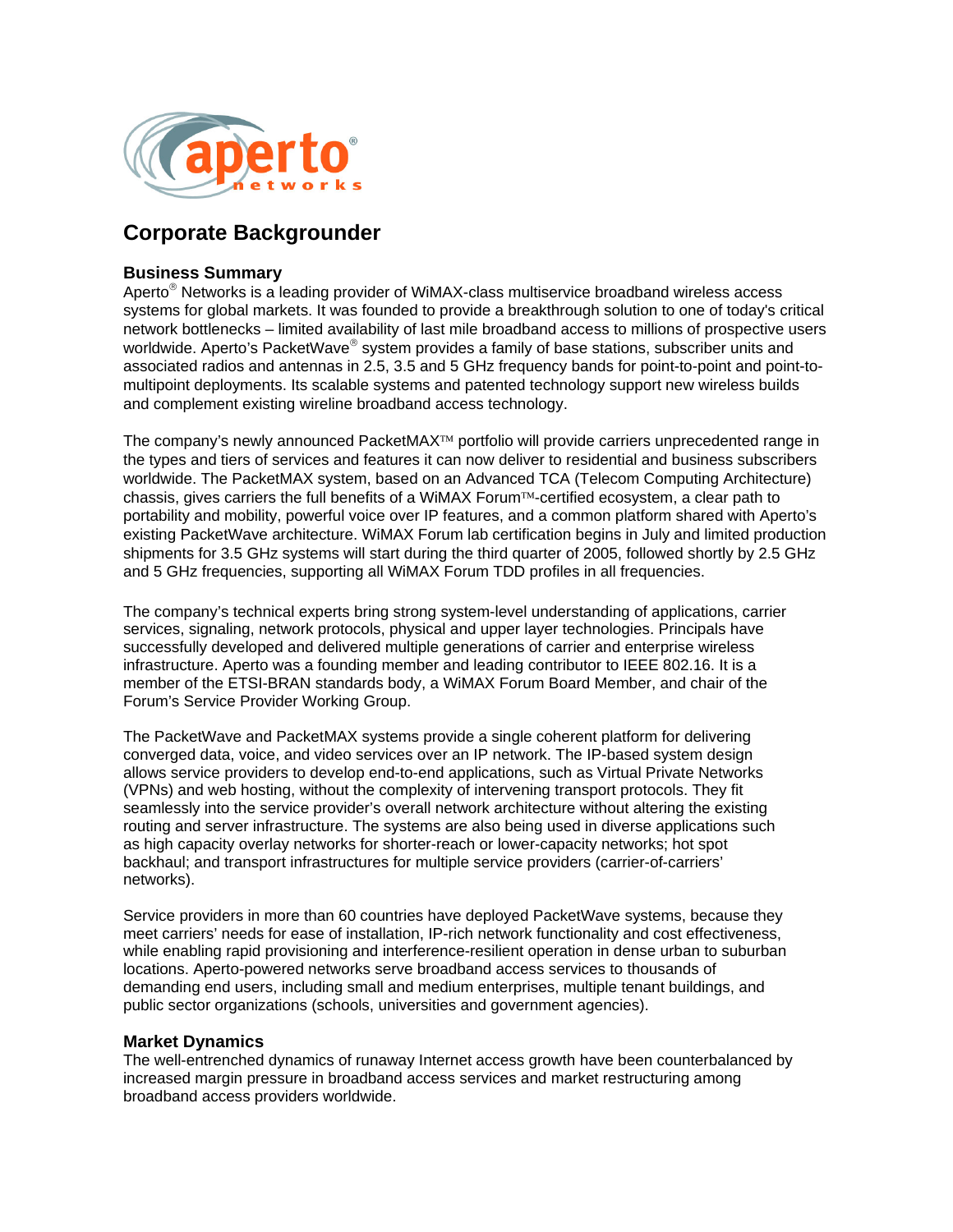Broadband wireless access, or BWA, has become a critical alternative as service providers and users realize that neither DSL nor cable broadband are a panacea, and that Wi-Fi success demands a wireless MAN complement. Both wireless and wireline service providers face new needs:

- Rapid delivery of T-1/E-1 and Ethernet speed connectivity to enterprise end users
- Efficient use of scarce spectrum resources
- Deployment of highly complementary access technologies to minimize dependence on any one medium (e.g., license-free spectrum to augment/substitute for scarce licensed bands)
- Increased broadband convergence between different LAN, MAN and WAN standards (e.g., Wi-Fi, wireline, UMTS, IEEE 802.16).

#### **Value Proposition**

Aperto Networks is dedicated to delivering these benefits to service providers worldwide:

- Rapid network deployment
	- Network scalability with high spectral efficiency and interference resilience
	- Multiservice scalability with Quality of Service
	- Ease of installation, configuration and monitoring/troubleshooting
	- Demonstrated rapid payback for each cell
	- Leadership and commitment in emerging standards (e.g. WiMAX)

This commitment means that Aperto is dedicated to delivering standards-based access systems supporting dense cellular deployments, high scalability, line-of-sight (LOS) and non-line-of-sight (NLOS) operations, and QoS management. Aperto defined its architecture to meet these parameters and deliver characteristics carriers see as "must-haves" for next-generation, costeffective broadband networks, i.e., service-intelligent IP architectures, personalized multiservice delivery, an adaptive physical layer (radio and modem), an advanced Media Access Control (MAC) layer, and high cellular frequency reuse.

Building on this open WiMAX-class architecture, Aperto developed three unique technical innovations to extend per-subscriber manageability and cost-effective, personalized service delivery:

- **OptimaLink**® performs dynamic control of link parameters to optimize each subscriber connection in a multi-user, point-to-multipoint environment. Ten multi-layer link parameters are adjusted on a burst-by-burst basis, to maximize coverage and capacity while maintaining high spectral efficiency.
- **ServiceQ**® enables carrier-class multiservice Quality of Service (QoS), per-flow service and bandwidth management across the wireless (air) interface.
- **RapidBurst**® delivers high-capacity (up to 20Mbps), flexible two-way burst-mode TDMA. It achieves unprecedented flexibility in allowing control of transmission parameters, enabling both OptimaLink and ServiceQ to function effectively.

These capabilities and Aperto's unique channelization approach (6 MHz and smaller channel widths) have become even more important as broadband wireless access has gained in popularity among new service providers, and as multiple carrier deployments have occurred within limited frequency bands. Aperto's PacketWave system has become a platform of choice for carriers concerned about frequency contention, interference resilience and QoS, such as those operating in top-tier metro markets.